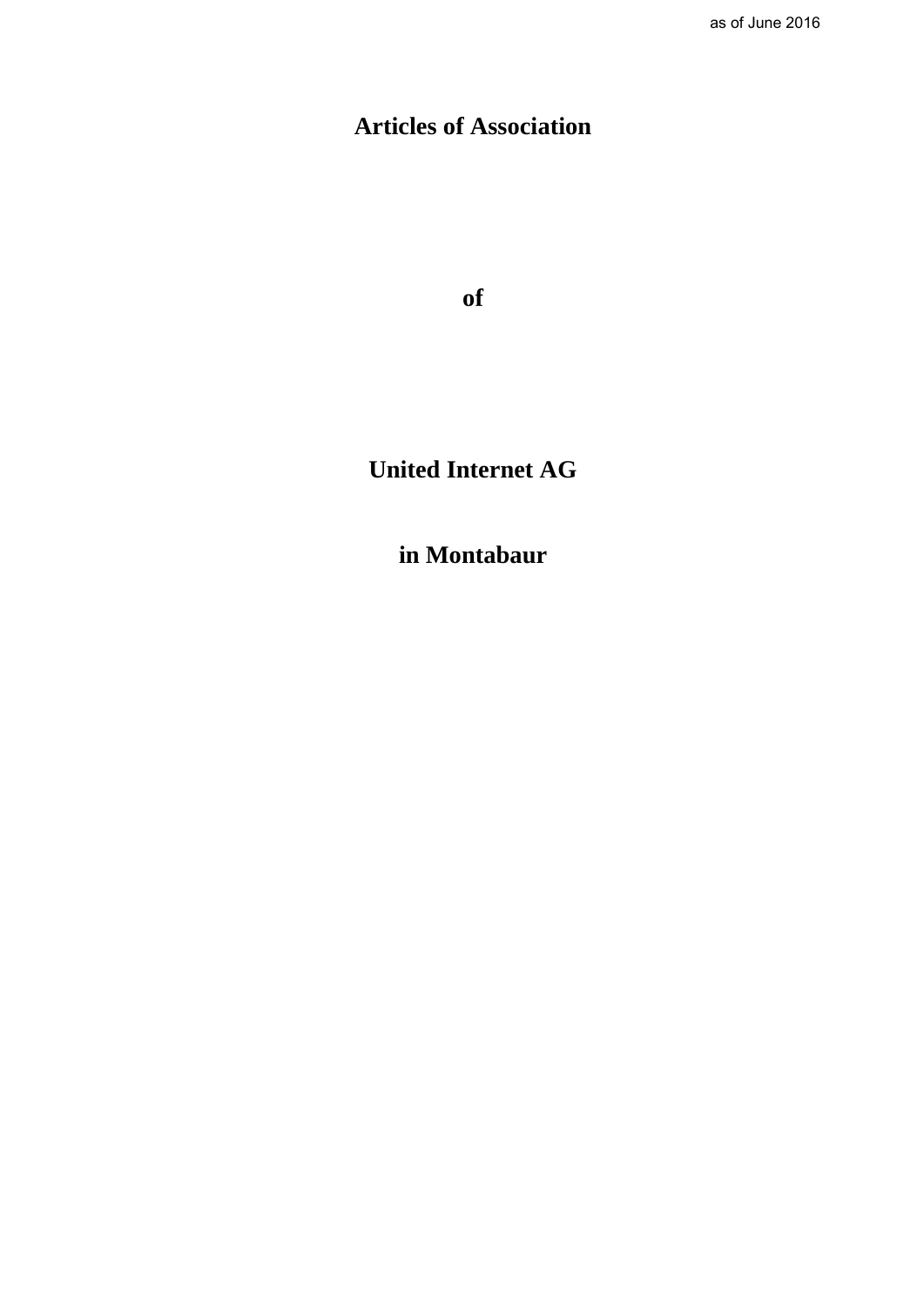# *I. GENERAL PROVISIONS*

# *Section 1 Name and Registered Office*

(1) The name of the Company is:

#### United Internet AG.

(2) The Company's registered office is in Montabaur, Germany.

## *Section 2 Object of the Company*

- (1) The general purpose of the Company is to render marketing, sales and other services, especially in the field of telecommunications, information technology including the internet, and data processing or related areas. The object of the Company also includes the acquisition, holding, and management of equity interests in other companies, especially those which are active in the aforementioned business fields. The Company is entitled to combine the companies in which it holds equity interests under its common control and to confine itself to the management or administration of these investments.
- (2) The Company is authorized to acquire companies of all kinds at home and abroad or to acquire equity interests in such companies, and to engage in all business activities which are conducive to the object of the Company.
- (3) The Company is also authorized to conduct its business through subsidiaries, investments and joint ventures. It may spin off its operations wholly or partly to affiliated companies or transfer its operations to such affiliated companies.

# *Section 3 Fiscal Year*

The fiscal year is the calendar year.

## *Section 4 Announcements*

Announcements of the Company shall be published in the Federal Gazette ("Bundesanzeiger").

This document is a convenience translation of the German original. In case of discrepancy between the German and the English version, the German version shall prevail.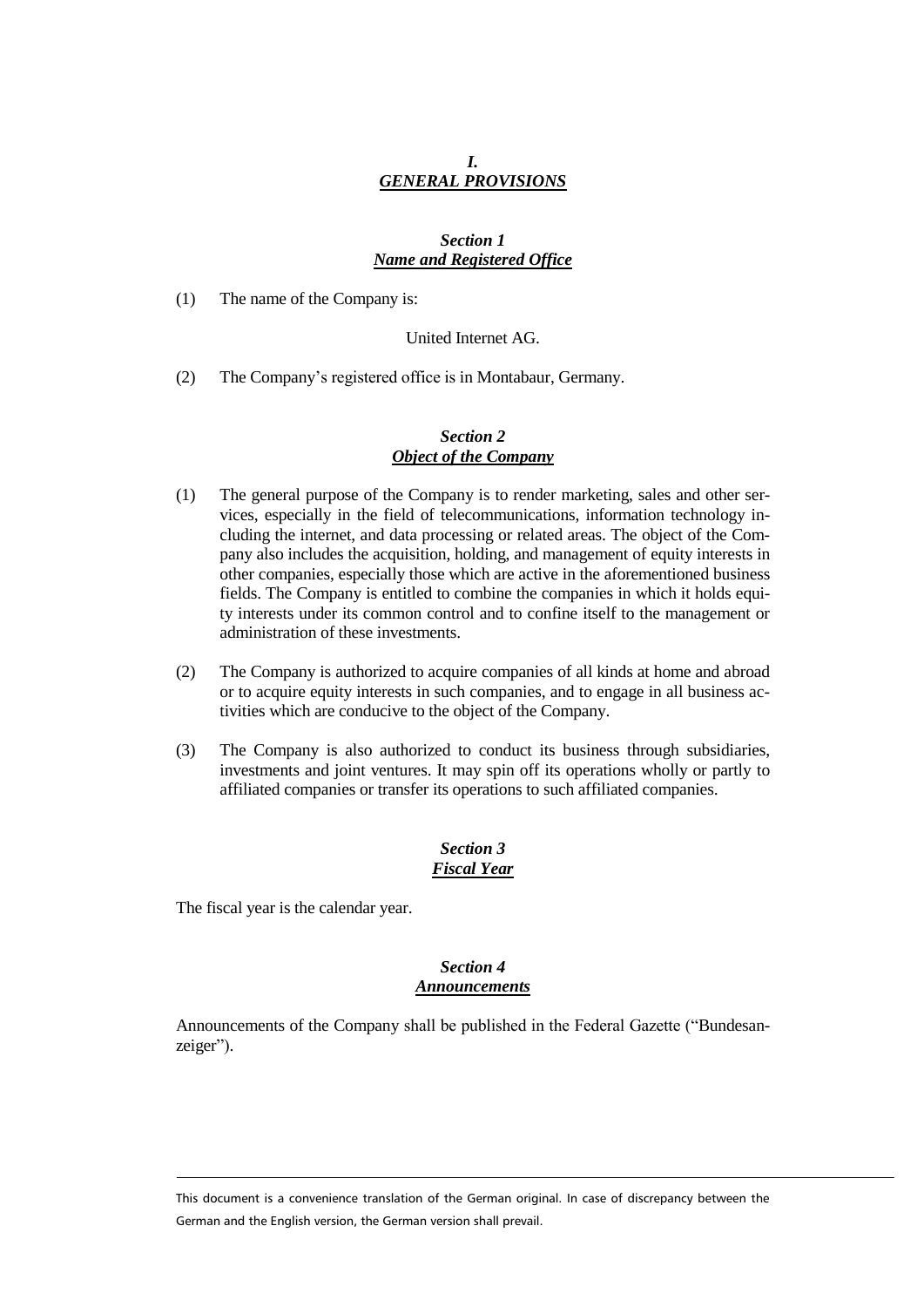# *II. CAPITAL STOCK AND SHARES*

## *Section 5 Capital Stock*

- (1) The Company's capital stock amounts to EUR 205,000,000.00.
- (2) The capital stock is divided into 205,000,000 registered no-par value shares.
- (3) The shares are registered in the names of the holders. In order to record the shares in the Company's stock register, shareholders are required to submit to the Company the number of shares held by them and, in the case of individuals, their name, address and date of birth, or in the case of legal entities, their company name, registered office, and business address.
- (4) The Management Board is authorized, subject to the approval of the Supervisory Board, to increase the capital stock in the period ending May 20, 2020 by a maximum of EUR 102,500,000.00 by issuing on one or more occasions new nopar value shares in return for cash and/or non-cash contributions (Authorized Capital 2015).

Shareholders shall be granted subscription rights. Pursuant to Section 186 (5) AktG, shareholders can also be granted subscription rights indirectly. However, the Management Board is authorized, subject to the approval of the Supervisory Board, to exclude the rights of shareholders to subscribe:

- in the case of fractional amounts arising from the subscription ratio;
- in the case of a capital increase in return for cash contribution if the new shares are issued at an issuance price which is not substantially below the market price (as defined by Section 203 (1) and (2) in conjunction with Section 186 (3) Sentence 4 German Stock Corporation Act (AktG)) of those Company shares already listed of the same type and with the same terms at the time of the final determination of the issuance price by the Management Board, which should be as near as possible to the share issue date, and the proportionate amount of the capital stock attributable to the new shares for which subscription rights are excluded does not exceed ten percent of the existing capital stock, neither at the time this authorization becomes effective nor when it is exercised. This amount includes the proportionate share of capital stock attributable to shares issued or used during the term of the authorization in direct or corresponding application of Section 186 (3) Sentence 4 AktG under exclusion of subscription rights. This amount also includes the proportionate share of capital stock attributable to shares issued or to be issued to serve conversion or warrant rights, providing the underlying bonds are issued during the term of this authorization under exclusion of subscription rights pursuant to Section 186 (3) Sentence 4 AktG;
- to the extent that this should be necessary in order to grant subscription rights for new shares to bearers of bonds with warrant or conversion rights or obligations issued by the Company or subordinated Group companies in the amount to which they are entitled on exercise of their warrant or conversion rights or fulfillment of their warrant or conversion obligation;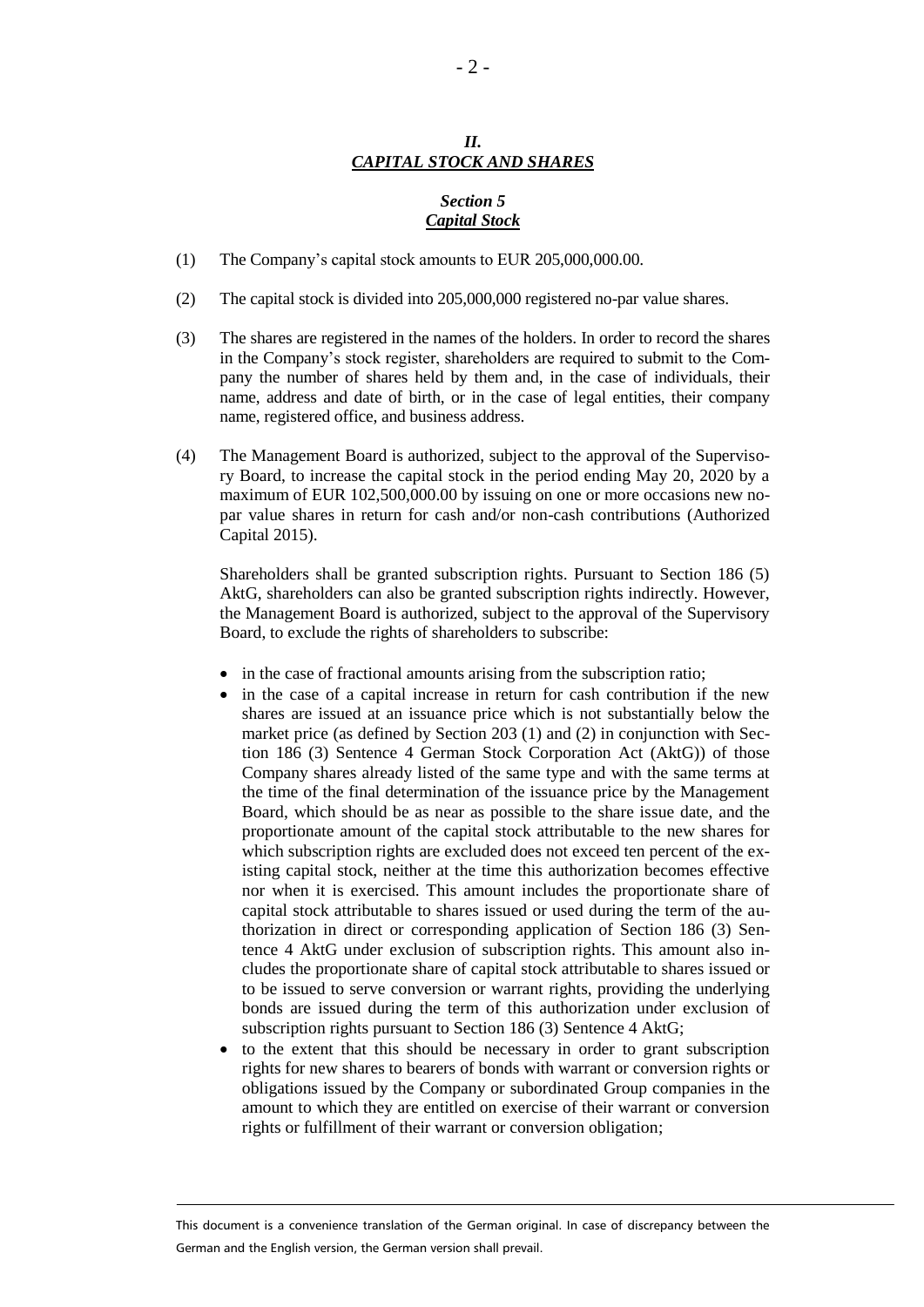• in the case of capital increases in return for non-cash contribution to grant shares for the purpose of acquiring companies, parts of companies, interests in companies or other assets, including rights and receivables, or as part of business combinations.

The Management Board, with the consent of the Supervisory Board, is authorized to determine the further details of the capital increase and its execution, including the content of share rights and the terms of the share issue.

- (5) The Management Board determines the form of share certificates, dividend coupons and renewal coupons. The right of shareholders to have their ownership interests evidenced by document is excluded.
- (6) Capital stock is to be conditionally increased by up to EUR 25,000,000.00, divided into 25,000,000 no-par value shares (Conditional Capital 2015). The conditional capital increase shall only be implemented to the extent that bearers or holders of warrant or convertible bonds granted by the Company or a subordinated Group company in the period ending May 20, 2020 in accordance with the authorization of the Annual Shareholders' Meeting of May 21, 2015 exercise their warrant or conversion rights pertaining to the above mentioned bonds, or fulfill the warrant or conversion obligations from such bonds, or shares are tendered, and unless other fulfillment possibilities for servicing are used. In accordance with the above mentioned authorization resolution, the new shares are to be issued at the warrant or conversion price to be set in the respective bond terms. The new shares used for the issue shall participate in profits from the beginning of the fiscal year in which they are created by exercising the warrant or conversion right; to the extent that it is legally permissible, the Management Board may, with the approval of the Supervisory Board, determine the profit participation of new shares and, notwithstanding Section 60 (2) AktG, also for a fiscal year already expired. The Management Board is authorized to determine the further details of the implementation of the conditional capital increase.

## *III. MANAGEMENT BOARD*

# *Section 6 Composition and Rules of Procedure*

- (1) The Management Board shall consist of one or more persons. The number is to be determined by the Supervisory Board. The Supervisory Board may appoint one of the members of the Management Board as its chairman. Deputy members of the Management Board may be appointed.
- (2) The Supervisory Board shall issue Rules of Procedure for the Management Board together with a catalogue of business transactions requiring approval.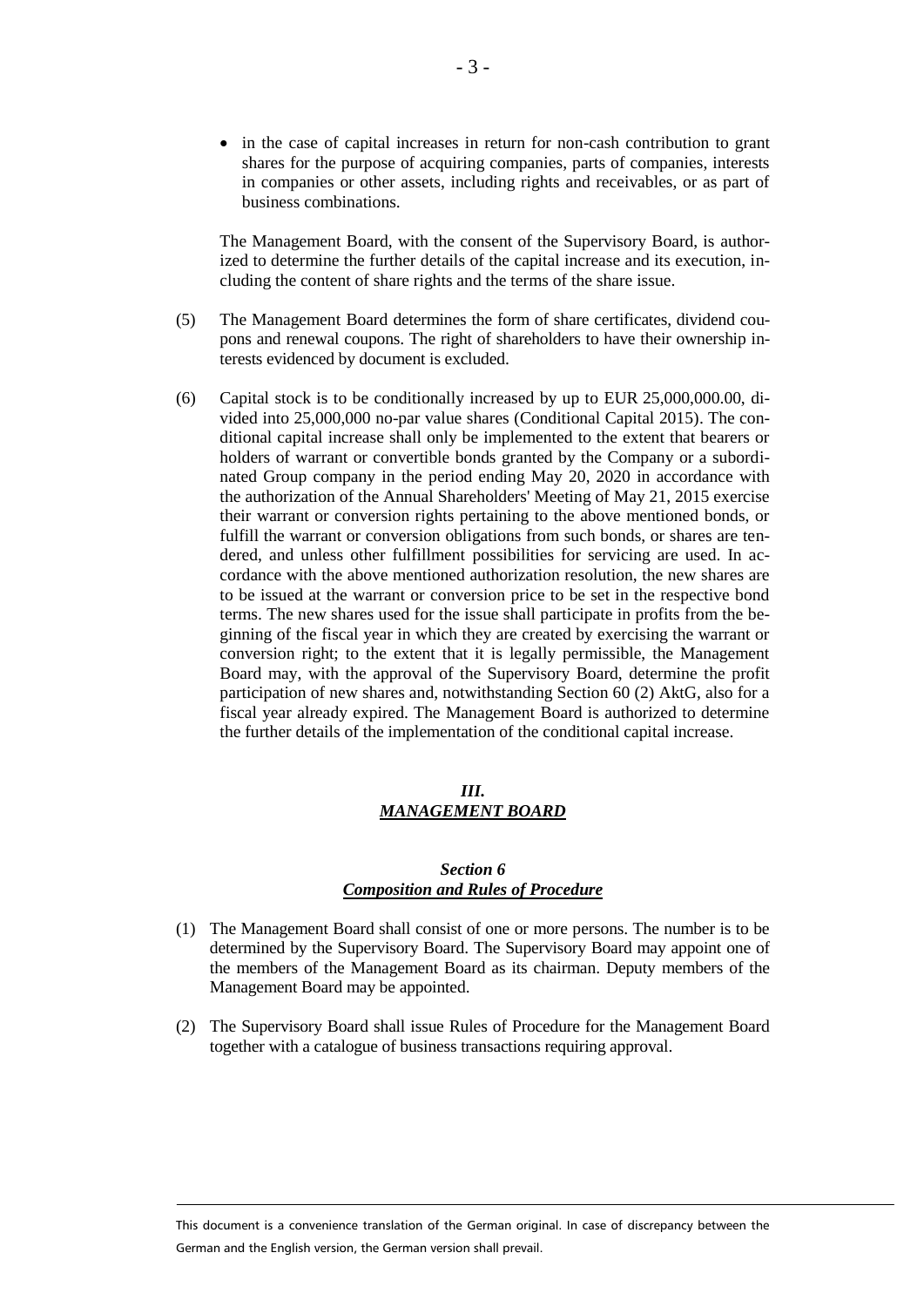#### *Section 7 Representation of the Company*

- (1) The Management Board represents the Company in court and out of court. If the Management Board consists of just one person, then the Company is represented by this person. If the Management Board consists of several persons, then the Company is represented by two Management Board members or by one Management Board member together with an authorized signatory ("Prokurist"); however, the Supervisory Board may determine that certain Management Board members are authorized to represent the Company on their own. Deputy Management Board members are on an equal footing with ordinary Management Board members in terms of power of representation.
- (2) The Supervisory Board may exempt certain Management Board members from the restrictions of Section 181 (2nd Alt.) of the German Civil Code (BGB). The representation of the Company vis-à-vis the Management Board is excluded from this provision (Section 112 AktG).

## *IV. SUPERVISORY BOARD*

## *Section 8 Members of the Supervisory Board*

- (1) Subject to mandatory regulations regarding the participation of workers' representatives on supervisory boards, the Supervisory Board has three members who are elected by the Annual Shareholders' Meeting. Mr. Ralph Dommermuth is personally entitled to nominate a member of the Supervisory Board. This right is exercised by naming a person for the Supervisory Board to the Company's Management Board. The nomination becomes effective as soon as the nominated person declares his acceptance of the Supervisory Board seat to the Management Board. The aforementioned right to appoint presupposes that, when exercising the right to nominate, shares are held by Mr Ralph Dommermuth himself or by way of affiliated companies pursuant to Sections 15 et.seq. of the German Stock Corporation Act, that these shares represent at least 25% of the company's subscribed capital and that the Management Board can be provided with proof in the form of custody account statements or similar documents of this when appointing the Supervisory Board member.
- (2) The members of the Supervisory Board are appointed until the close of the Annual General Meeting that passes resolutions on the formal discharge for the fourth fiscal year after the period of office commences. The fiscal year in which the term of office commences is not included.
- (3) Members of the Supervisory Board may resign from their office at any time by written notice to the Chairman of the Supervisory Board. Retirement from the Supervisory Board becomes effective four weeks after receipt of such notice.

This document is a convenience translation of the German original. In case of discrepancy between the German and the English version, the German version shall prevail.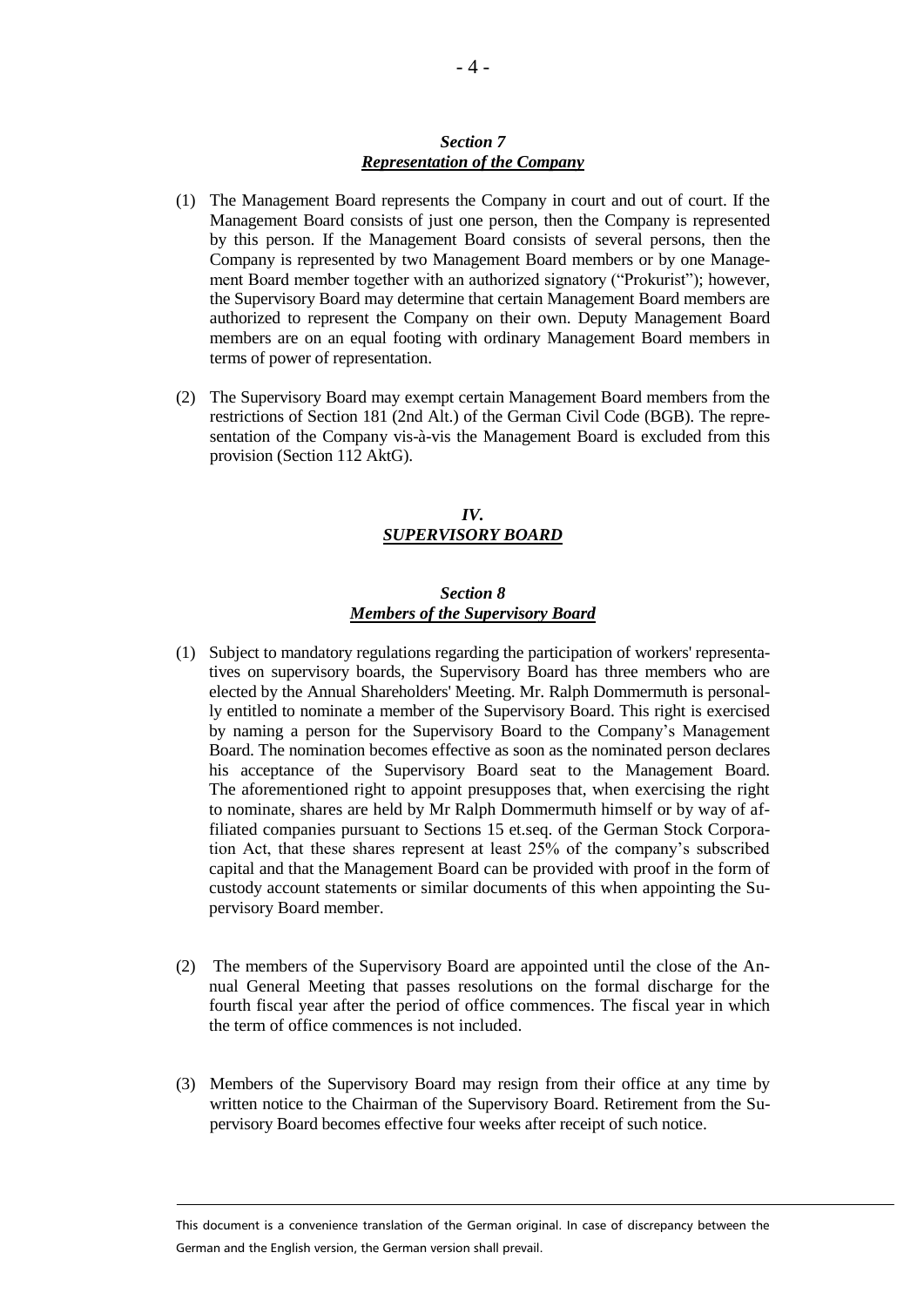(4) Substitute members may also be elected to replace members of the Supervisory Board. A substitute may also be elected to replace several Supervisory Board members. If a Supervisory Board member elected by the Annual Shareholders' Meeting resigns prematurely, the substitute member takes the place of the retired Supervisory Board member for the remaining term of office.

## *Section 9 Chairman and Deputy Chairman*

- (1) Directly after each election, the Supervisory Board shall appoint a Chairman and a Deputy Chairman for the duration of the term of office. If one of these two resigns prematurely, the Supervisory Board must elect a successor without delay.
- (2) The Deputy Chairman assumes the duties of the Chairman for the Supervisory Board should the latter be prevented from performing such duties. In the case of resolutions to be adopted by the Supervisory Board, however, the Deputy Chairman is not entitled to exercise the Chairman's casting vote.
- (3) Statements of intent of the Supervisory Board are issued on behalf of the Supervisory Board by the Chairman or Deputy Chairman, who are also authorized to accept certain declarations for the Supervisory Board.

## *Section 10 Procedures*

- (1) The Chairman of the Supervisory Board convenes the meetings of the Supervisory Board. Notice must be given in writing or by telefax, together with the agenda, two weeks prior to the meeting. In urgent cases, the Chairman may shorten the period of notice appropriately and convene the meeting by e-mail or by telephone.
- (2) Moreover, the Supervisory Board may regulate its procedures by means of its own Rules of Procedure.

# *Section 11 Resolutions*

- (1) The Supervisory Board has a quorum if all members were duly invited and half of the total members of which it must consist, but no less than three, participate in the adoption of resolutions. Supervisory Board members may also take part in Supervisory Board meetings via videoconference. Absent Supervisory Board members may also participate in the adoption of Supervisory Board resolutions by submitting their votes in writing via other Supervisory Board members. Persons not belonging to the Supervisory Board are not entitled to participate in meetings of the Supervisory Board in lieu of Supervisory Board members unable to attend.
- (2) Unless otherwise required by law, the Supervisory Board adopts resolutions by a simple majority of votes cast. In the event of a tie, a second vote on the same subject matter shall take place on motion of the Chairman or any other member of the Supervisory Board. If this second vote also results in a tie, the Chairman of the Supervisory Board shall have the casting vote.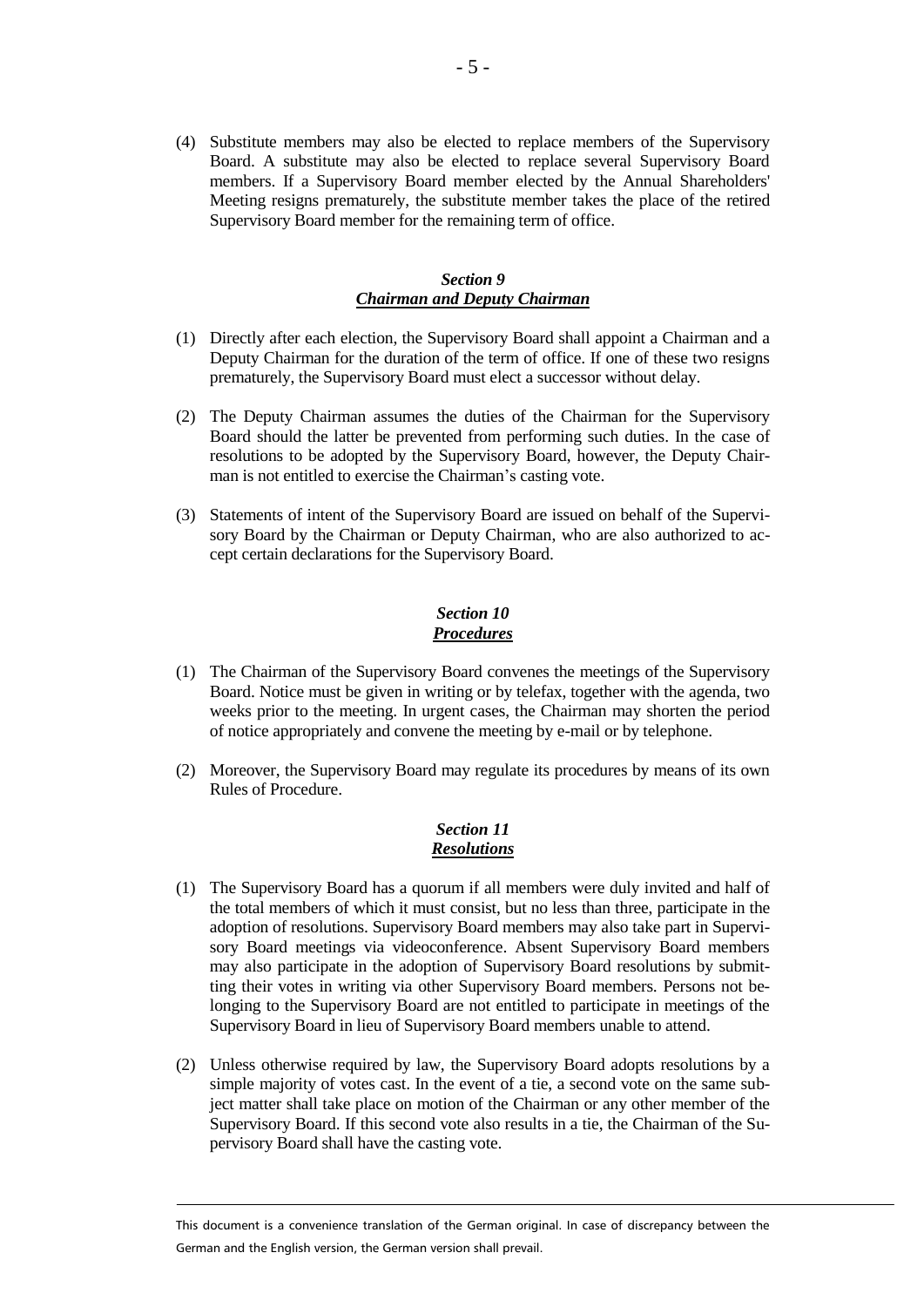- (3) Resolutions of which the subject matter has not been duly announced may only be adopted if no member of the Supervisory Board objects; absent members of the Supervisory Board shall have the opportunity to object subsequently to these resolutions within a reasonable period of time to be specified by the Chairman.
- (4) Minutes shall be kept of the meetings and resolutions of the Supervisory Board, and these shall be signed by the Chairman of the Supervisory Board and the person taking the minutes.
- (5) A resolution adopted via votes submitted in writing, by telegraph, by telephone, or by telefax or e-mail is admissible if the Chairman of the Supervisory Board orders such a vote and no member of the Supervisory Board objects to this procedure within the period prescribed by the Chairman. The minutes of the resolution adopted in writing, by telegraph, by telephone, or by telefax or e-mail must be signed by the Chairman.

# *Section 12 Resolutions and Committees*

- (1) The Supervisory Board has the rights and obligations assigned to it by law and the Articles of Association.
- (2) To the extent permitted by law, the Supervisory Board may delegate the execution of certain of its functions to committees or individual members of the Supervisory Board.
- (3) The members of the Management Board are entitled to participate in meetings of the Supervisory Board, unless the Supervisory Board decides otherwise in individual cases.

# *Section 13 Remuneration*

- (1) In addition to the reimbursement of their cash expenses, the members of the Supervisory Board shall receive remuneration as determined by the Annual Shareholders' Meeting.
- (2) The members of the Supervisory Board shall be reimbursed for value added tax.

# *V. ANNUAL SHAREHOLDERS' MEETING*

# *Section 14 Ordinary General Meeting*

The Ordinary General Meeting resolves in particular on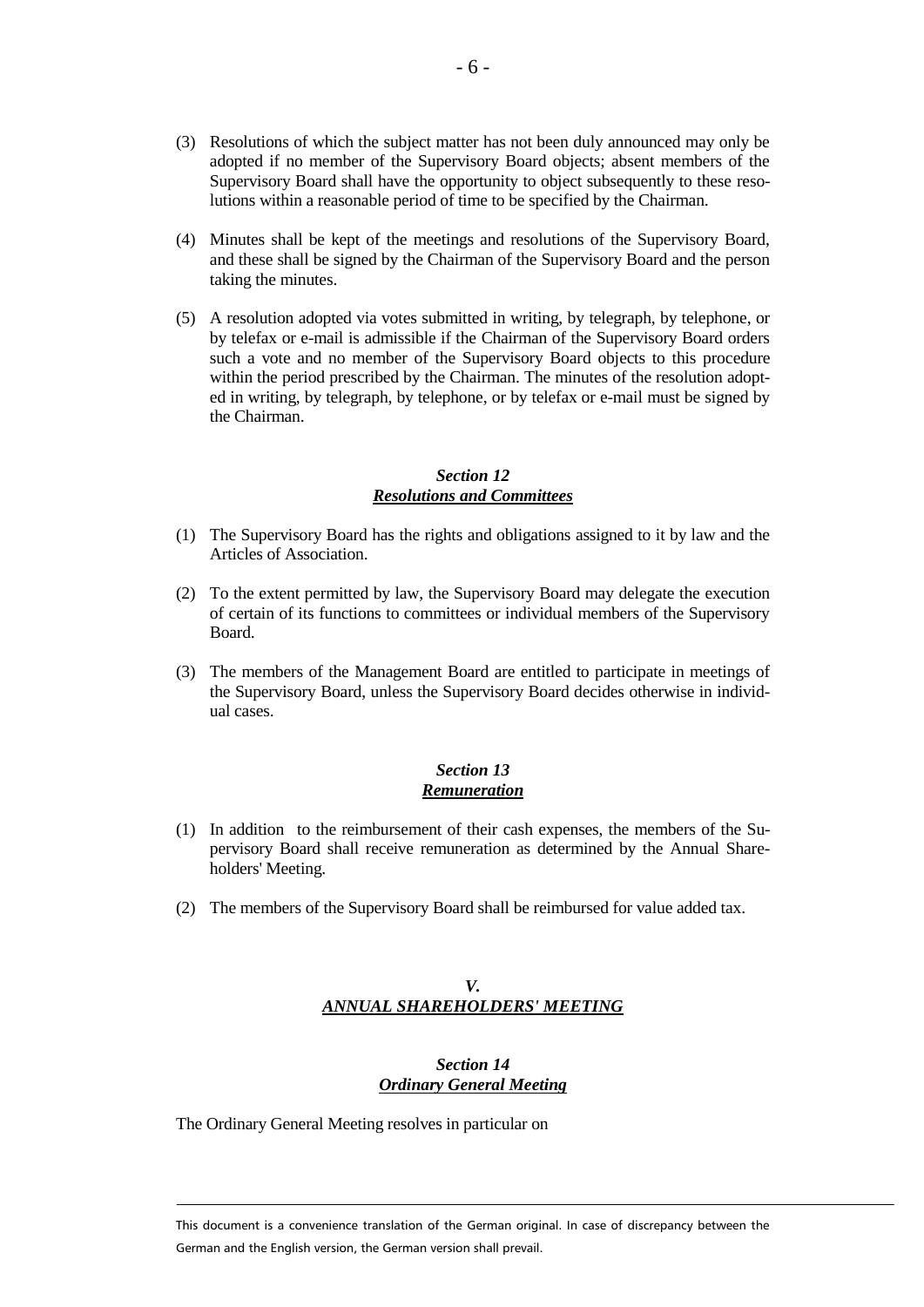- distribution of the unappropriated profit,
- formal approval of the actions of the Management Board;
- formal approval of the actions of the Supervisory Board;
- the election of the external auditor.

#### *Section 15 Place and Convening, Image and Sound Transmission*

- (1) The Annual Shareholders' Meeting takes place at the Company's registered offices or in a town in the Federal Republic of Germany which is home to a stock exchange.
- (2) The Annual Shareholders' Meeting is convened by the Management Board.
- (3)

In as much as no shorter period is allowed by law, the Annual General Meeting is to be convened at least30 days before the date of the Meeting. The day of convocation and the day of the Annual General Meeting are not included in this period. The convocation period is extended by the days for the notification period.

The Company is entitled to submit information about the Company, and especially regarding the Annual Shareholders' Meeting, to shareholders registered in the share register by means of remote data transmission with their permission.

(4) The Annual Shareholders' Meeting may be transmitted, in full or in part, in sound and image. The broadcast may also be made in such a way that it is fully accessible to the general public. The chairman of the Annual Shareholders' Meeting is entitled to permit the complete or partial transmission of sound and images from the meeting in a manner to be determined by the chairman.

## *Section 16 Notification and participation in the Annual Shareholders' Meeting*

- (1) Those shareholders who are registered in the share register and who have notified the Company of their participation shall be entitled to participate in the Annual Shareholders' Meeting and to exercise their voting rights.
- (2) Notification of attendance of the Annual Shareholders' Meeting must be made in text form (Section 126 b BGB), or in some other way specified by the Company, and handed in to the Company, or some other place specified in the announcement which convenes the Annual Shareholders' Meeting, and must be received no later than on the last day of the legally specified notice period, insofar as the Management Board has not specified any later deadline for receipt of notification. The deadline for the receipt of notification and all further details will be announced together with the convening of the Annual Shareholders' Meeting.
- (3) Announcements made to credit institutes pursuant to Section 128 (1) AktG are to be transmitted exclusively in electronic form.

#### *Section 17*

This document is a convenience translation of the German original. In case of discrepancy between the German and the English version, the German version shall prevail.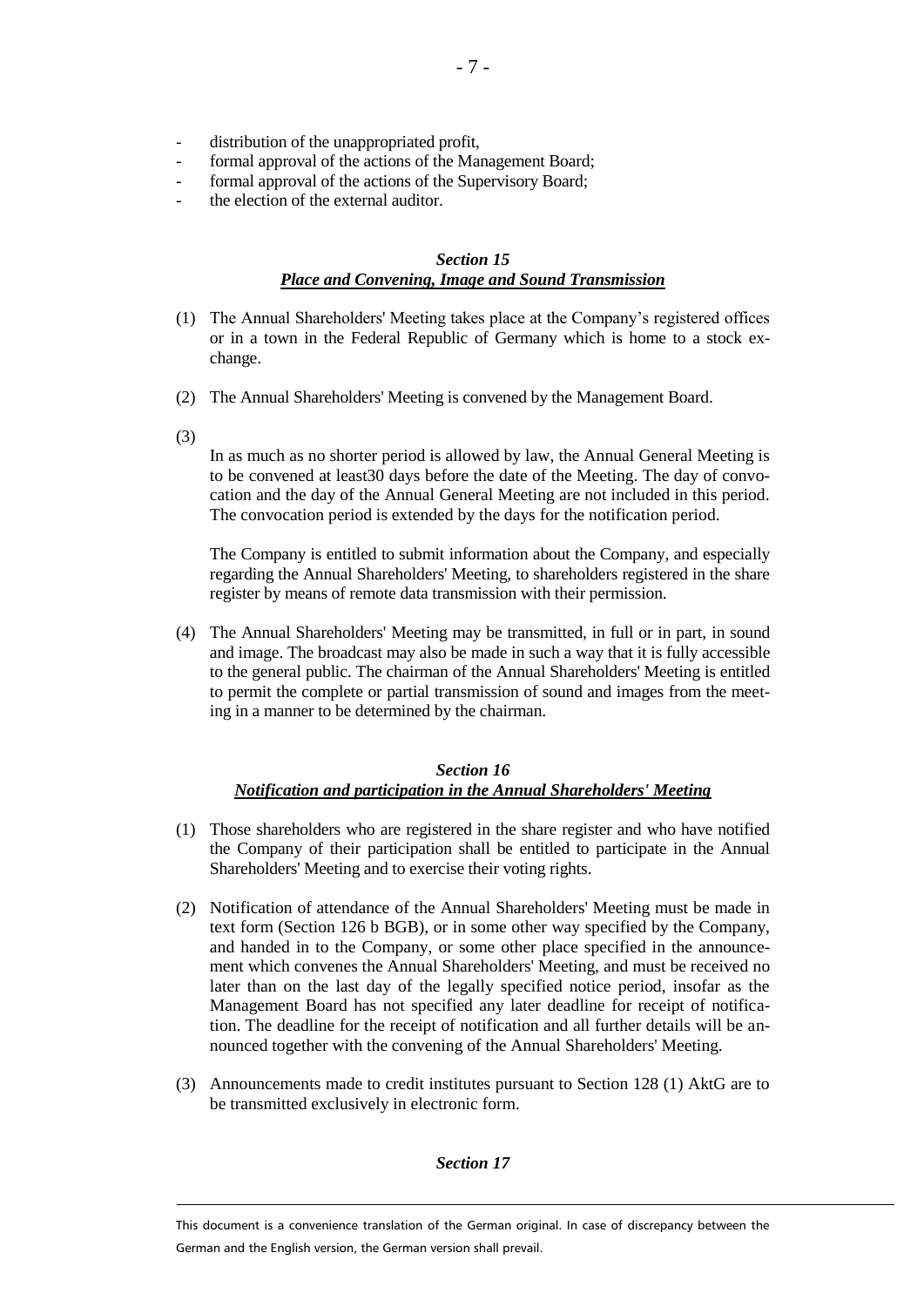#### *Voting rights*

- (1) Each share shall represent one vote.
- (2) Voting rights may also be exercised by a proxy nominated by the shareholder. If the shareholder authorizes more than one person, the Company may reject one or several of these persons.
- (3) The Management Board shall arrange proxies authorized to exercise the voting rights of shareholders according to their instructions.
- (4) Outside the scope of application of Section 135 AktG, the granting of proxies, as well as their annulment and proof of proxy to the Company must be made in text form (Section 126b BGB). Details, especially with regard to forms and deadlines for the authorization and annulment of proxies, as well as their proof and possible simplification of form – individually or each of these declarations – will be announced together with the convening of the Annual Shareholders' Meeting.

# *Section 18 Chairman*

- (1) The Annual Shareholders' Meeting is chaired by the Chairman of the Supervisory Board or a person appointed by him.
- (2) The chairman leads the meeting. He determines the type and form of the voting procedure. He is further authorized to set an appropriate time limit with respect to the right of shareholders to speak and ask questions. In particular, he is authorized to set an appropriate time limit for the duration of the entire Annual Shareholders' Meeting, discussion of individual agenda items and individual contributions of participants at the start of or during the Annual Shareholders' Meeting. Insofar as this should be necessary for the orderly holding of the Annual Shareholders' Meeting within an appropriate time frame, the chairman may also order an end to the debate.
- (3) In the case of elections to the Supervisory Board, the chairman is entitled to allow the election of several Supervisory Board members to be voted on together.

## *Section 19 Resolutions*

Unless otherwise required by law or the Articles of Association, the resolutions of the Annual Shareholders' Meeting are adopted by a simple majority of the votes cast and, where a majority of shares is required by law, by a simple majority of the voting stock represented.

# *VI. ANNUAL FINANCIAL STATEMENTS AND APPROPRIATION OF PROFIT*

## *Section 20 Annual Financial Statements*

This document is a convenience translation of the German original. In case of discrepancy between the German and the English version, the German version shall prevail.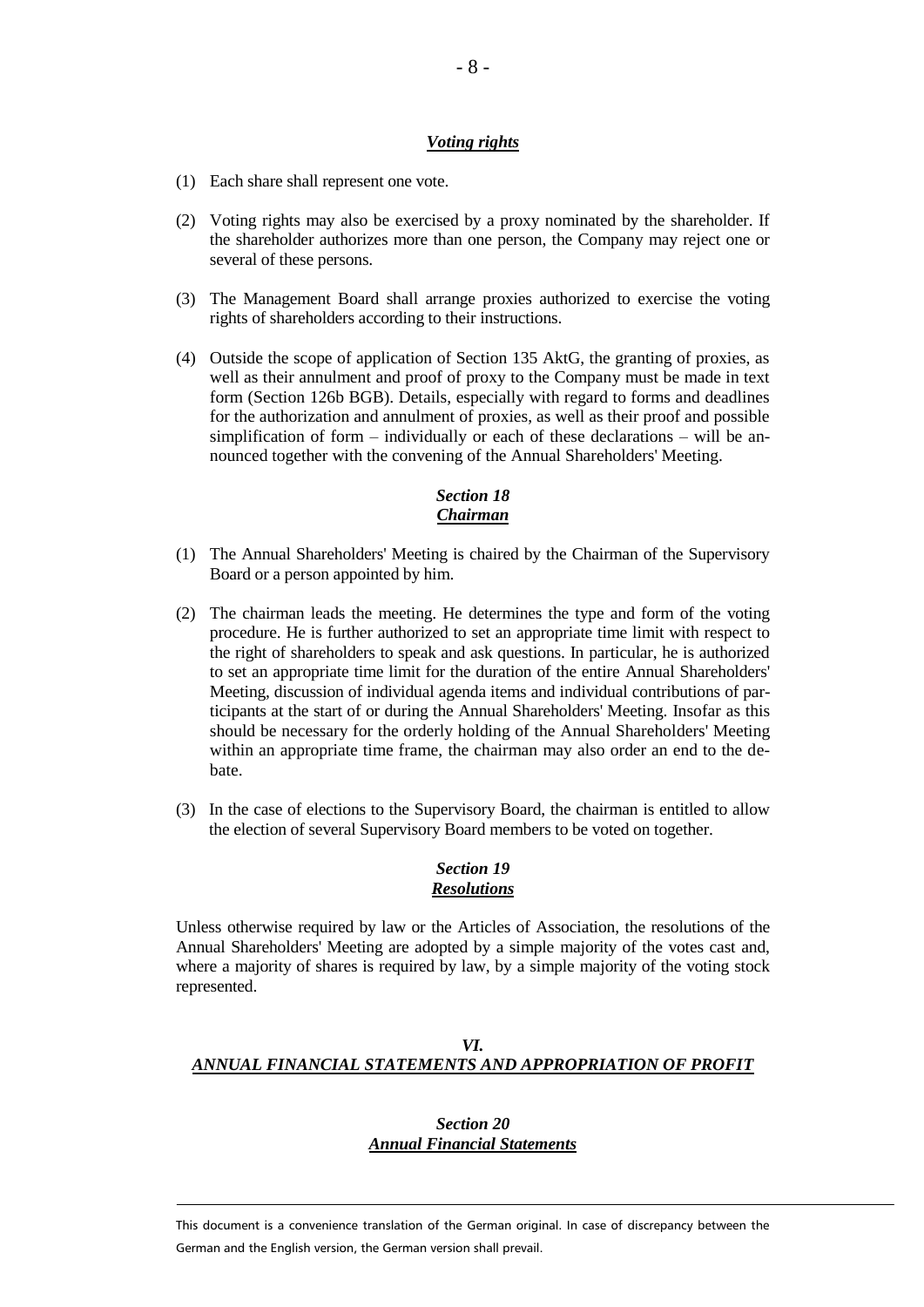- (1) On completion of the respective fiscal year, the Management Board shall prepare the annual balance sheet and income statement (annual financial statements), as well as the management report, for the past fiscal year within the statutory period and submit them to the Supervisory Board immediately after preparation. Moreover, the Management Board shall submit to the Supervisory Board the proposal for the appropriation of distributable net income which it intends to recommend to the Annual Shareholders' Meeting. The Supervisory Board commissions the external auditor to audit the annual financial statements.
- (2) After receipt of the Supervisory Board report concerning the result of its examination, the Management Board shall immediately convene the ordinary Annual Shareholders' Meeting, which shall take place within the statutory period. The legal provisions (Sections 172 ff. AktG) apply for the approval of annual financial statements.

## *Section 21 Appropriation of Profit*

- (1) The Annual Shareholders' Meeting shall resolve on the appropriation of distributable net income. It is bound by the approved annual financial statements. It may also resolve non-cash distributions.
- (2) In its resolution on the appropriation of distributable net income, the Annual Shareholders' Meeting may allocate amounts to revenue reserves or carry amounts forward.

Moreover, it may also resolve to appropriate profit in a manner other than that set forth in Sentence 1 or than distribution amongst the shareholders.

- (3) Shareholders participate in the profits according to their share in the capital stock.
- (4) In the event of an increase in capital stock, the date on which the new shares become entitled to receive dividends may differ from the date of the capital contribution.

## *VII. FINAL PROVISIONS*

# *Section 22 Amendments to the Articles Concerning Form*

The Supervisory Board is authorized to make amendments to the Articles which merely concern their form.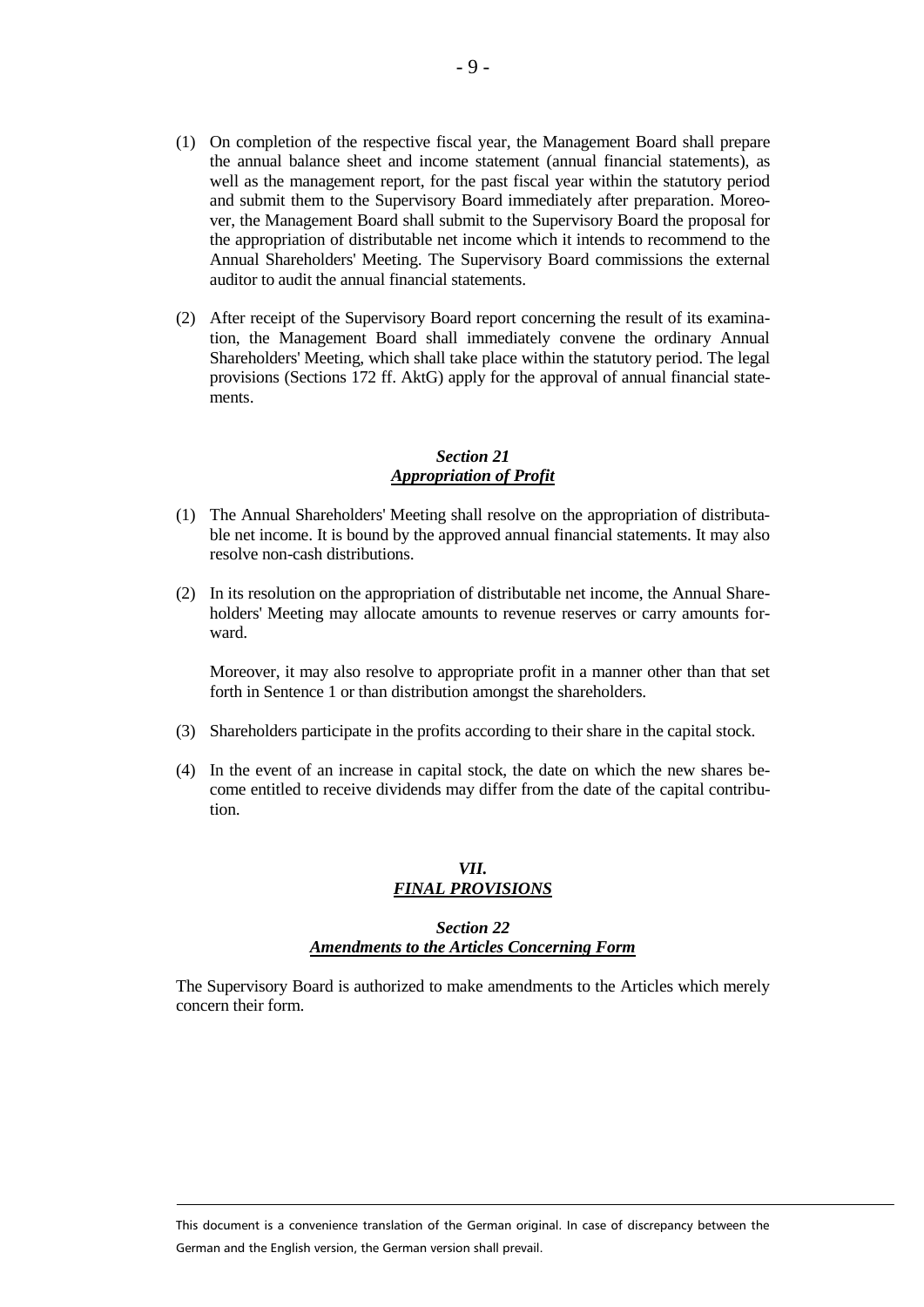## *Section 23 Non-cash Contributions, Change in Form*

- (1) The Company was formed by means of a change in legal form according to Sections 190 ff., 238 ff. German Reorganization Act (UmwG) from 1&1 Aktiengesellschaft & Co. Kommanditgesellschaft auf Aktien ("KGaA").
- (2) The capital stock of the KGaA resulted from non-cash contributions which the limited liability shareholders listed below provided to the Company in the form of shares in 1&1 Holding GmbH (entered in the Commercial Register of the District Court of Montabaur under HRB 3384) in accordance with a separate transfer agreement and for which they received ordinary shares with a par value of DM 5 (today: EUR 2.56) and a notional share of capital stock as follows (rounded in accordance with standard commercial practice):
	- (a) Mr. Ralph Dommermuth contributed a share in 1&1 Holding GmbH with a par value of DM 206,200.00 to the Company and received in return 182,634 shares with a total par value of DM 913,170.00.
	- (b) Mr. Michael Scheeren contributed a share in 1&1 Holding GmbH with a par value of DM 50,000.00 to the Company and received in return 44,286 shares with a total par value of DM 221,430.00.
	- (c) Mr. Thomas Schieferstein contributed a share in 1&1 Holding GmbH with a par value of DM 50,000.00 to the Company and received in return 44,286 shares with a total par value of DM 221,430.00.
	- (d) Deutschland Investments (Holdings) IV. B.V. contributed two shares in 1&1 Holding GmbH with par values of DM 100,000.00 and DM 50,000.00 to the Company and received in return 132,857 shares with a total par value of DM 664,285.00.
	- (e) 3i Europe Investments Partners No. 1 contributed a share in 1&1 Holding GmbH with a par value of DM 14.900,00 to the Company and received in return 13,197 shares with a total par value of DM 65,985.00.
	- (f) 3i Europe Investments Partners No. 2 contributed a share in 1&1 Holding GmbH with a par value of DM 20,100.00 to the Company and received in return 17,803 shares with a total par value of DM 89,015.00.
	- (g) 3i Group plc. contributed a share in  $1\&1$  Holding GmbH with a par value of DM 15,000.00 to the Company and received in return 13,286 shares with a total par value of DM 66,430.00.
	- (h) Mr. Klaus Günther Zulla contributed four shares in 1&1 Holding GmbH each with par values of DM 5,000.00 to the Company and received in return 17,714 shares with a total par value of DM 88,570.00.
	- (i) Private Equity Bridge Invest Ltd. contributed a share in 1&1 Holding GmbH with a par value of DM 45,000.00 to the Company and received in return 39,857 shares with a total par value of DM 199,285.00.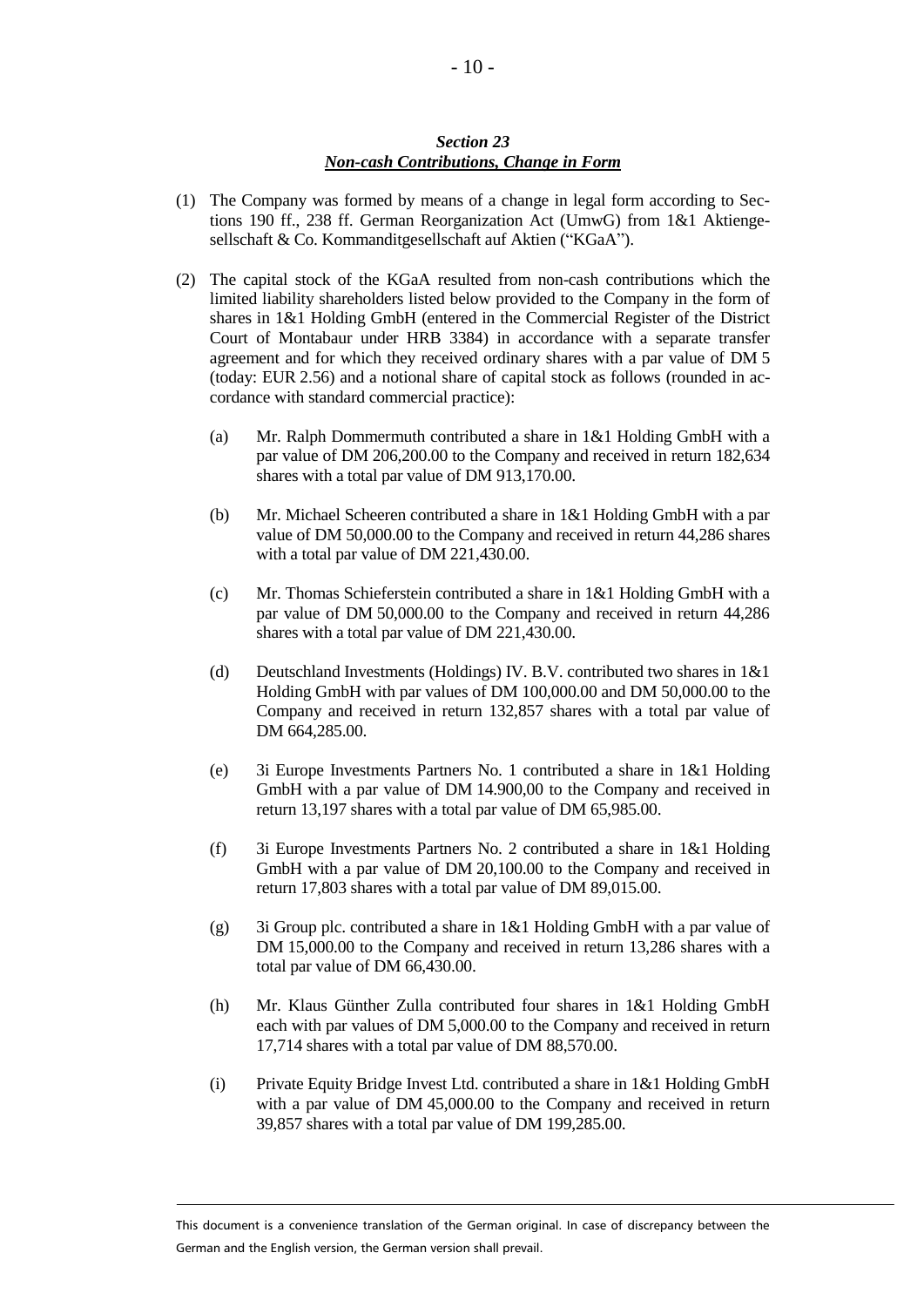(3) The capital contribution of the general partner of the KGaA, 1&1 Aktiengesellschaft & Co. Beteiligungsgesellschaft, Montabaur, with a par value of DM 8,800,000.00 was made by contributing its share in 1&1 Holding GmbH with a par value of DM 448,800.00 to the Company in accordance with the provisions of a separate transfer agreement. Prior to the change in legal form of the KGaA to the Company, the general partner requested that its capital contribution of EUR 4,499,368.56 be converted to common stock in accordance with Section 7 (1) of the Articles of the KGaA. Consequently, in accordance with Section 7 (1) of its Articles, the KGaA increased its capital stock by EUR 4,499,368.56 by means of a non-cash capital increase with the issue of 1,760,000 new, no-par bearer shares with an issue amount of EUR 2.56 each (notional share of capital stock, rounded in accordance with standard commercial practice) each with dividend entitlement from the beginning of fiscal year 2000. These new shares were subscribed and assumed by the general partner. The non-cash contribution of the general partner was provided by the contribution of its claim to payment of its capital contribution of EUR 4,499,368.56 that can be converted to common stock in accordance with Section 7 (2) of the Articles of the KGaA.

## *Section 24 Severability Clause*

Should one or several provisions of the above Articles not comply with legal regulations or be legally invalid, or should the Articles be incomplete, the validity of the other provisions shall remain unaffected. In place of the faulty provision or in order the rectify the incompleteness – possibly by means of a formal amendment to the Articles – a provision shall be agreed such as the founders would have agreed if they had been aware of the respective deficiency.

## *Section 25 Costs of Conversion*

The Company bears the costs of conversion – in particular notary and court costs, any fees of the formation auditor and the costs of notification – up to an amount of EUR 100,000.00.

This document is a convenience translation of the German original. In case of discrepancy between the German and the English version, the German version shall prevail.